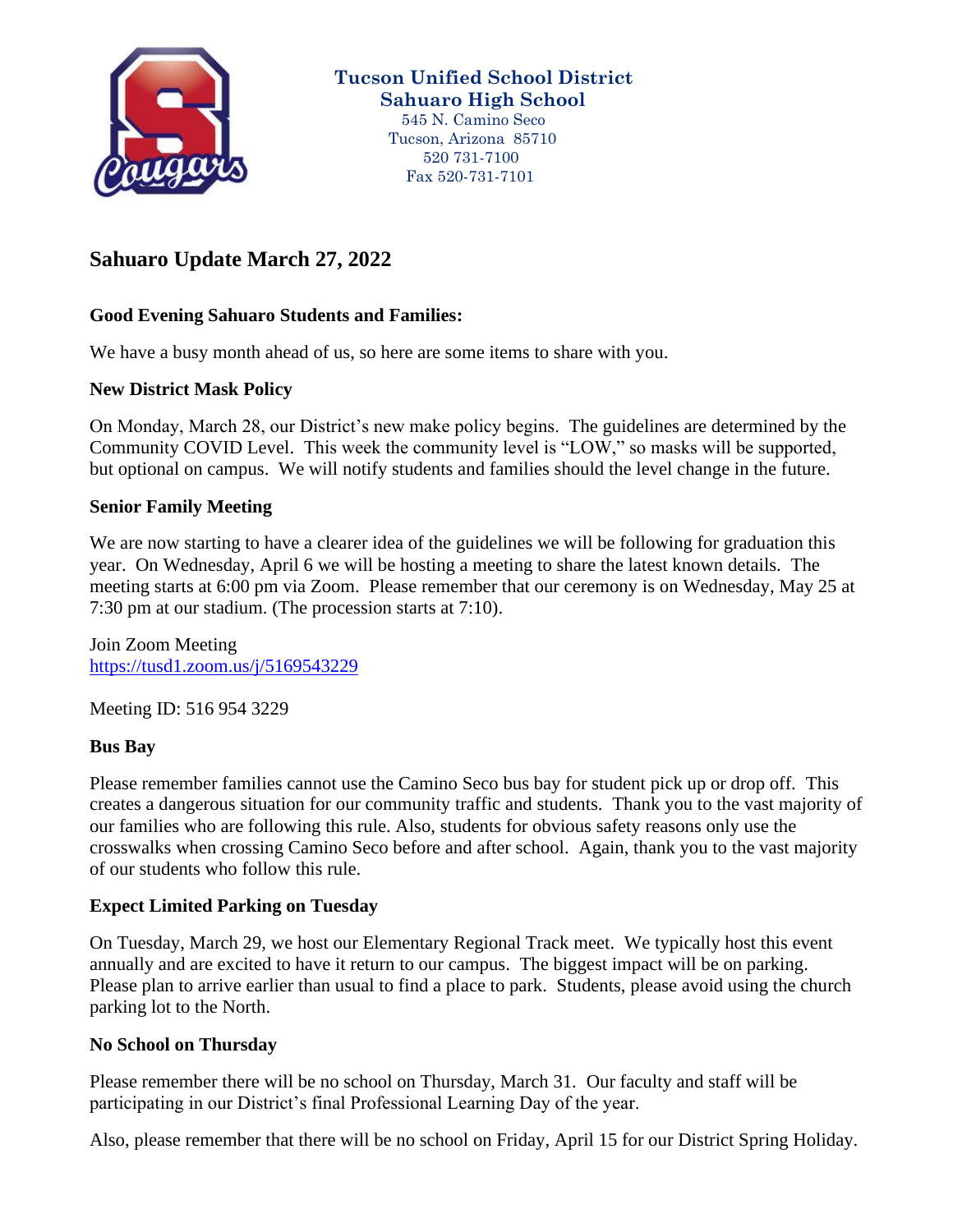## **State Testing**

We will be administering four major assessments in April. There will be a special bell schedule for each of these testing days. All exams will be taken online on campus and start promptly at 8:30 am.

Please note that the ACT Aspire exam will be taken over two days.

#### **Tuesday, April 5**

ACT (Juniors Only) Testing rooms will be posted

ASVAB (Seniors Only) Cafeteria (Testing session will be 2 hours)

| <b>ACT</b>               | $8:30 - 1:00$ |
|--------------------------|---------------|
| Academic Core/Conference | $8:30 - 1:00$ |
| Lunch (one lunch)        | $1:05 - 1:35$ |
| Period 1                 | $1:40 - 1:51$ |
| Period 2                 | $1:56 - 2:07$ |
| Period 3                 | $2:12 - 2:23$ |
| Period 4                 | $2:28 - 2:39$ |
| Period 5                 | $2:44 - 2:55$ |
| Period 6                 | $3:00 - 3:10$ |

### **Tuesday, April 12**

AzSci (Juniors Only)

| <b>AzSci</b>             | $8:30 - 10:30$  |
|--------------------------|-----------------|
| Academic Core/Conference | $8:30 - 10:30$  |
| Period 1                 | $10:35 - 11:15$ |
| Period 2                 | $11:20 - 11:57$ |
| Lunch 1                  | $12:02 - 12:32$ |
| Period 3                 | $12:02 - 12:39$ |
| Lunch 2                  | $12:44 - 1:14$  |
| Period 3                 | $12:37 - 1:14$  |
| Period 4                 | $1:19 - 1:56$   |